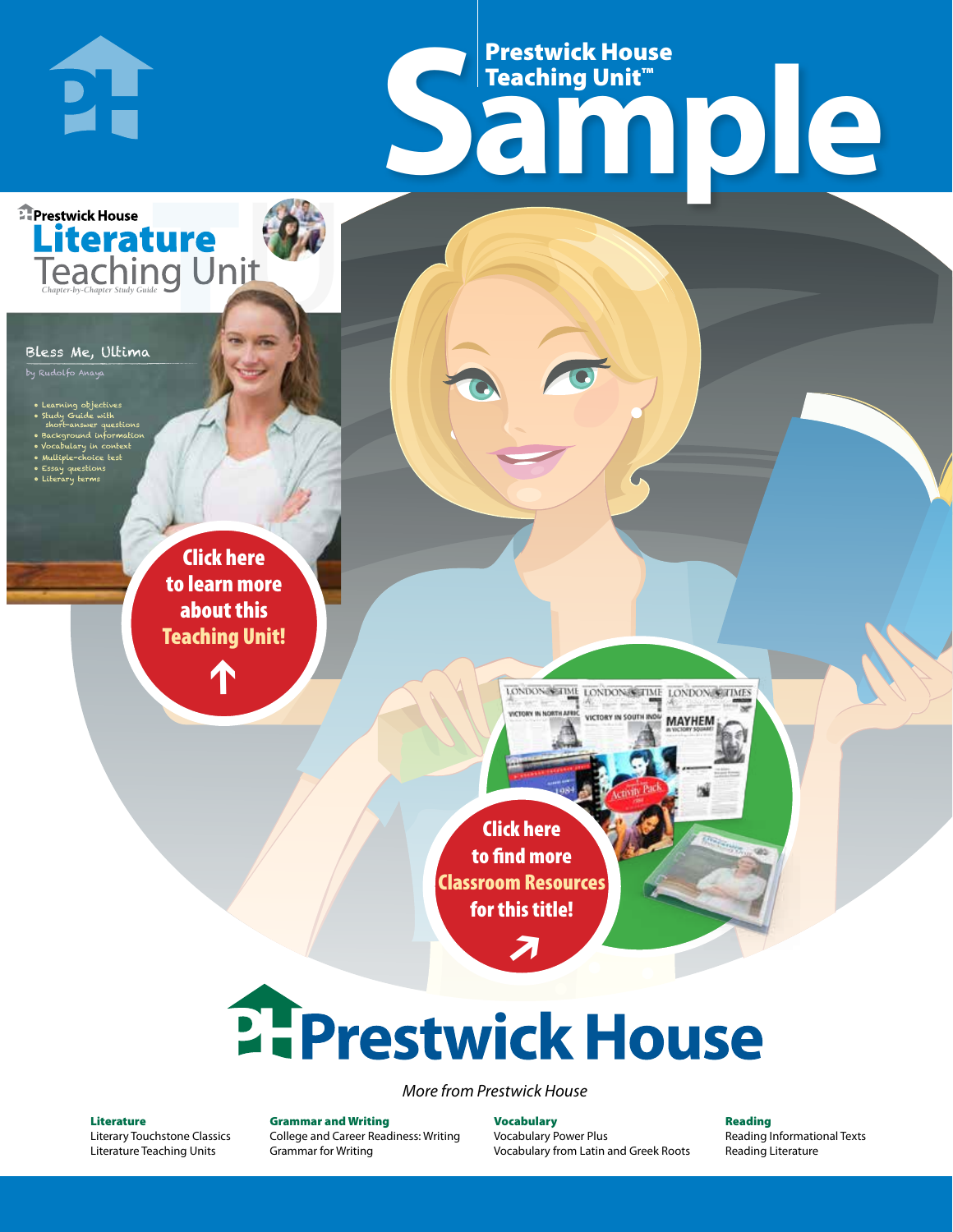

## Bless Me, Ultima

by Rudolfo Anaya

- Learning objectives
- Study Guide with short-answer questions
	- Background information
	- Vocabulary in context
		- Multiple-choice test
			- Essay questions
			- Literary terms

# **E-Prestwick House**

**P.O. Box 658, Clayton, DE 19938 www.prestwickhouse.com 800.932.4593**

**ISBN: 978-1-58049-234-8**

**Copyright ©2017 by Prestwick House Inc.**

**All rights reserved. No portion may be reproduced without permission in writing from the publisher.**

**Item No: 300123**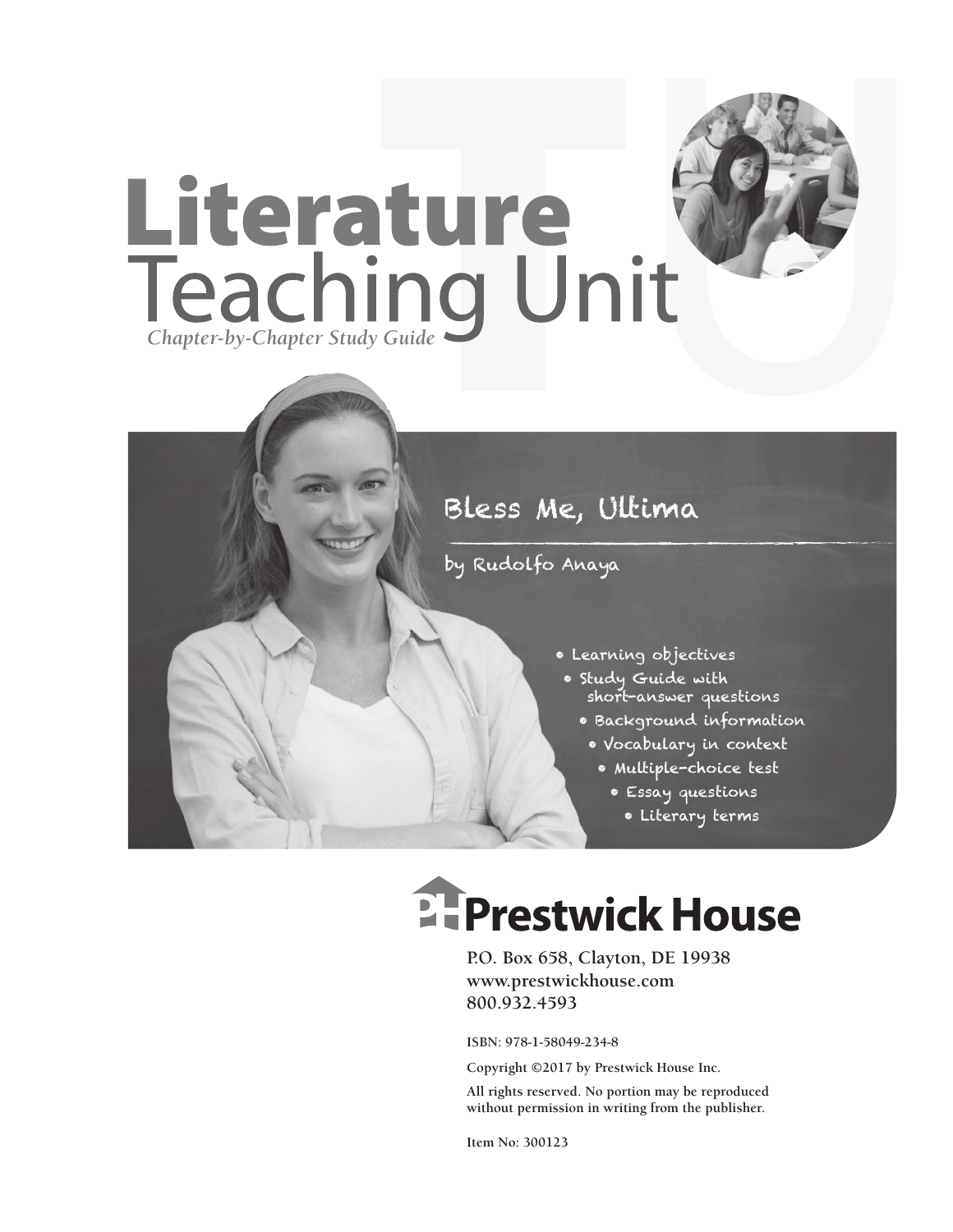#### **Notes**

Published in 1972 by Mexican American author Rudolfo Anaya, *Bless Me Ultima* is the coming-of-age story of Antonio Márez y Luna, a young boy growing up in rural New Mexico in the 1940s. The story unfolds as Ultima, an elderly *healer*, arrives at the Márez home to live with six-year-old Antonio and his family. During their long walks together gathering healing plants and herbs, Ultima teaches Antonio about nature, beauty, peace, and the idea that the human spirit is in all things. Soon, however, the tranquility of Antonio's youthful existence is broken by a series of life-changing events, beginning when the young boy witnesses the killing of a traumatized war veteran at the hands of an angry mob.

As he navigates his way through early adolescence, Antonio must face the violence in his community, the conflicting hopes that his parents have for his future, his own potential loss of faith in the Catholic Church, and the question of why evil exists in the world. However, he is not alone in his struggles. Throughout it all, the wise Ultima is his friend and mentor, guiding him both morally and spiritually on the road to maturity.

Note to Teacher: There are many Spanish words and phrases in this novel. Frequently, the meanings of these words can be inferred from the context, but this may not be possible with all of them. In addition, the novel assumes the reader is familiar with some Mexican American folklore.

*Bless Me, Ultima* contains infrequent profanity, negative statements about Catholicism, and some strong sexual references.

All references come from the Grand Central Publishing edition of *Bless Me, Ultima*, copyright 1972.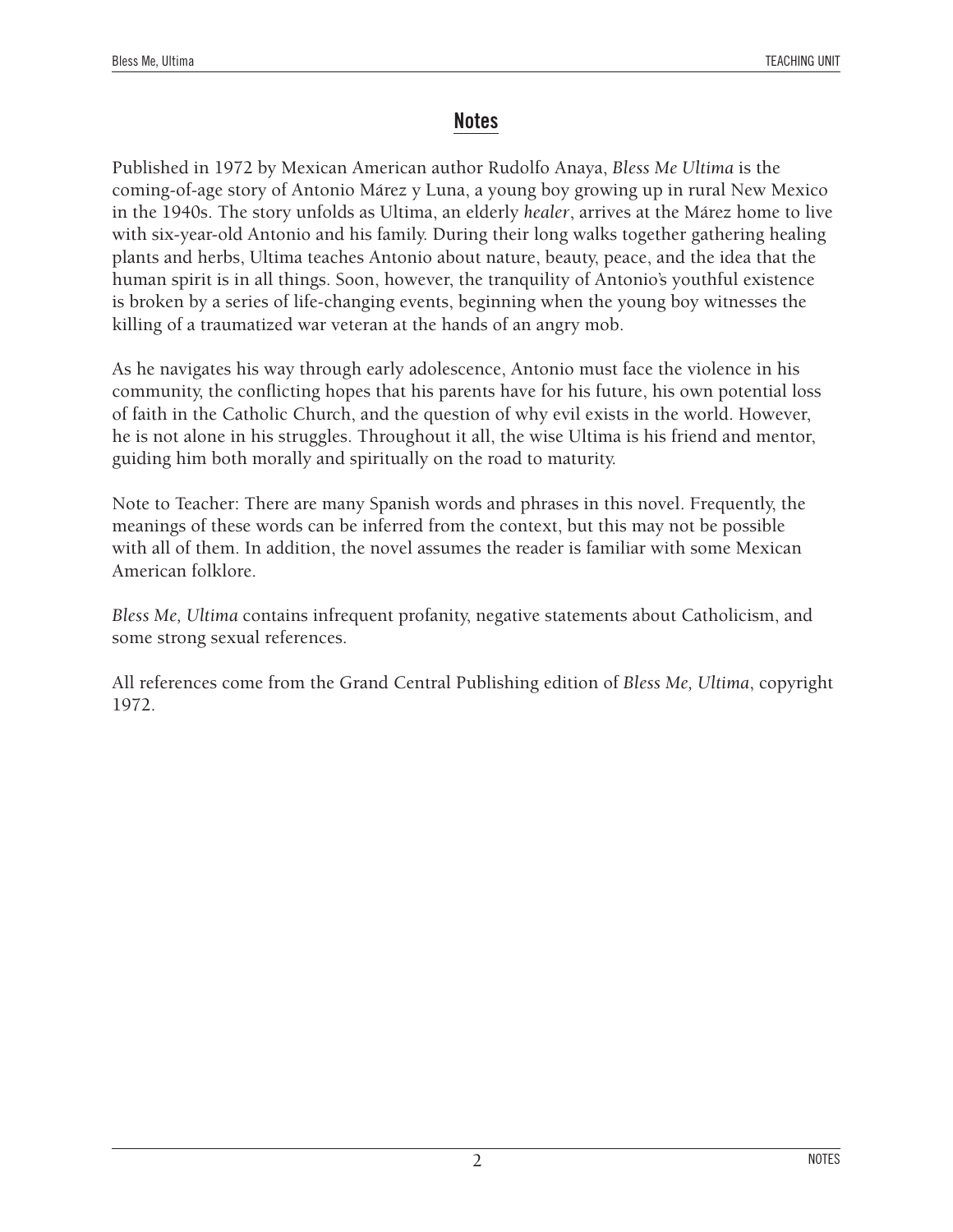## **Objectives**

*By the end of this Unit, the student will be able to*

- 1. discuss the elements of Mexican American culture that are revealed through Antonio's family relationships, including respect for elders, family loyalty, and strong Catholic beliefs.
- 2. point out examples of Mexican American folklore and explain how ancient Indian beliefs remain a part of rural Mexican American culture.
- 3. relate the legend of la Llorona and discuss how the legend helps to stress the importance of avoiding sin.
- 4. provide details to support the following theme: There are consequences for tampering with another person's destiny. Cite incidents from the story to show that witchcraft, revenge, and war interfere with destiny.
- 5. draw inferences about characters and events when their meanings are not explicitly stated.
- 6. identify the conflict Antonio feels regarding his Márez and Luna family heritages; explain how Antonio resolves this problem.
- 7. define vocabulary words from the novel.
- 8. point out the prophetic nature of Antonio's dreams and explain how they foreshadow incidents in the story.
- 9. discuss *Bless Me, Ultima* as a loss of innocence novel; consider the ways Antonio learns to separate from his mother, becomes sexually aware, obtains spiritual independence, and grows in strength of character.
- 10. identify and discuss the following themes in the novel:
	- An education is necessary to succeed in the modern world.
	- Hard work and determination are necessary to achieve one's goals.
	- It is important to gain strength from hardship rather than sink into despair.
	- Despite life's hardships, it is possible to be successful.
	- Part of growing up is learning to adapt to change and recognizing that each person must create his or her own destiny.
- 11. relate the legend of the golden carp; discuss the impact this legend has on Antonio's search for understanding why there is evil in the world.
- 12. discuss the following as possible symbols in the novel and explain what they might represent: the golden carp, the black bass, the river, Florence.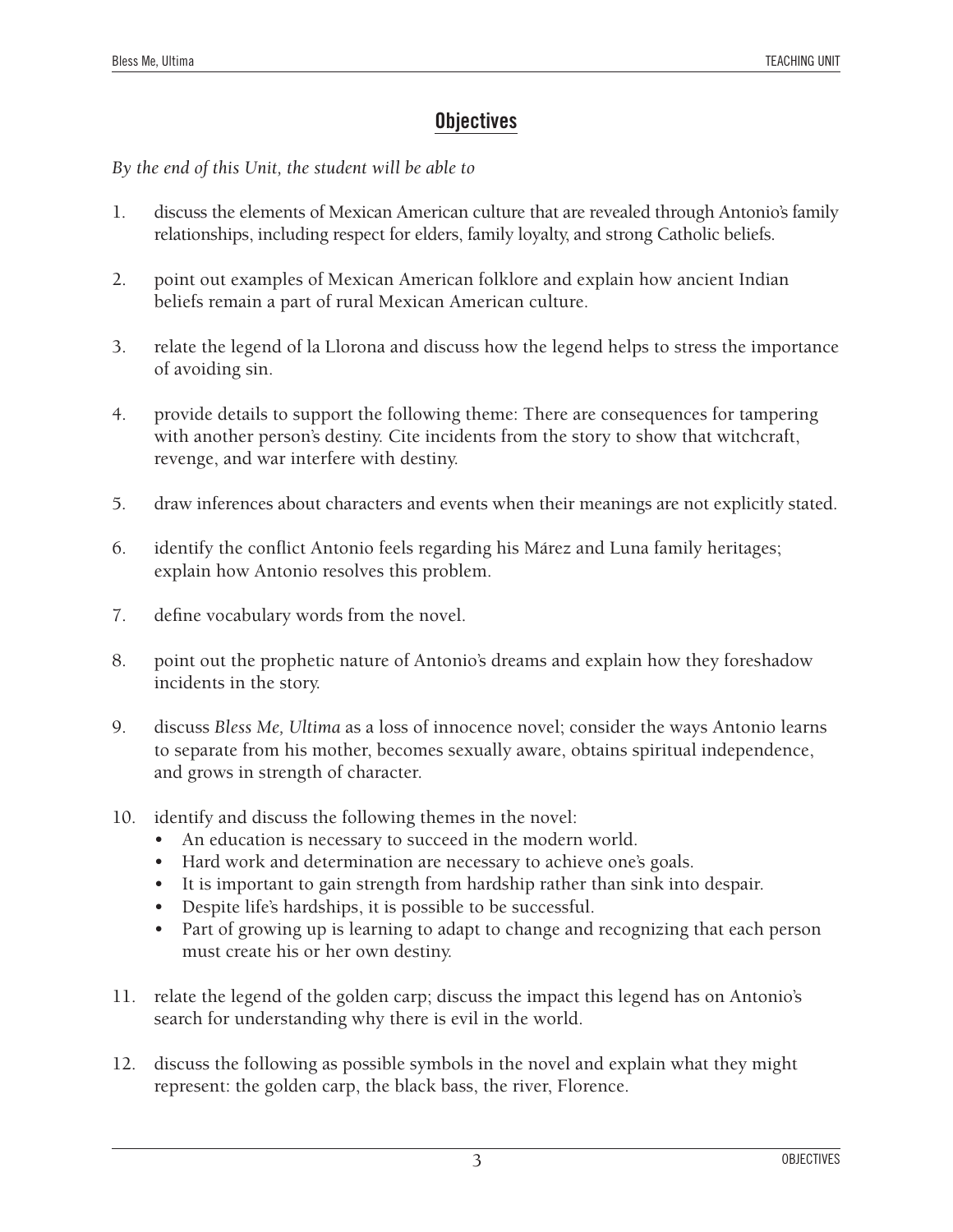### **Questions for Essay and Discussion**

- 1. Briefly describe Ultima. Why does Antonio's family want Ultima to live with them?
- 2. Relate three of Antonio's dreams. In what ways do his dreams foreshadow events in the story?
- 3. Summarize the legend of the golden carp and the legend of la Llorona. What does each legend teach Antonio about the consequences of sin and the power of forgiveness?
- 4. What warning does Ultima give to the Luna family before she agrees to cure Lucas by removing the curse? Cite incidents from the story to show whether this warning comes true later on in the novel.
- 5. Why is Antonio confused about his destiny? What does he hope God will reveal to him after he takes his first communion? Why is he disappointed?
- 6. Discuss whether *Bless Me, Ultima* is a loss of innocence novel. Consider the ways in which Antonio must separate from his mother and father, the lessons he learns from Ultima, and his early experiences with death.
- 7. Cite incidents from the story to support the following theme: It is important to gain strength from hardship rather than sink into despair.
- 8. Why do you think Antonio wonders if "the best god would be like a woman"?
- 9. In the novel, how are witches identified, killed, and buried? Why are many people afraid of Ultima's owl?
- 10. One of the themes in this novel is the idea that accepting changes in life is part of growing up. Cite examples from the story to support this theme.
- 11. What do Florence, the golden carp, the black bass, the river, and the livers of Antonio's brothers symbolize?
- 12. What do these events say about the power of a group versus the power of an individual to dictate morality?
	- Lupito is killed.
	- Tenorio and a group of men from the bar come to the Márez house to accuse Ultima of practicing witchcraft.
	- Tenorio goes unpunished after he murders Narciso.
	- Antonio's classmates force him to pretend to be a priest.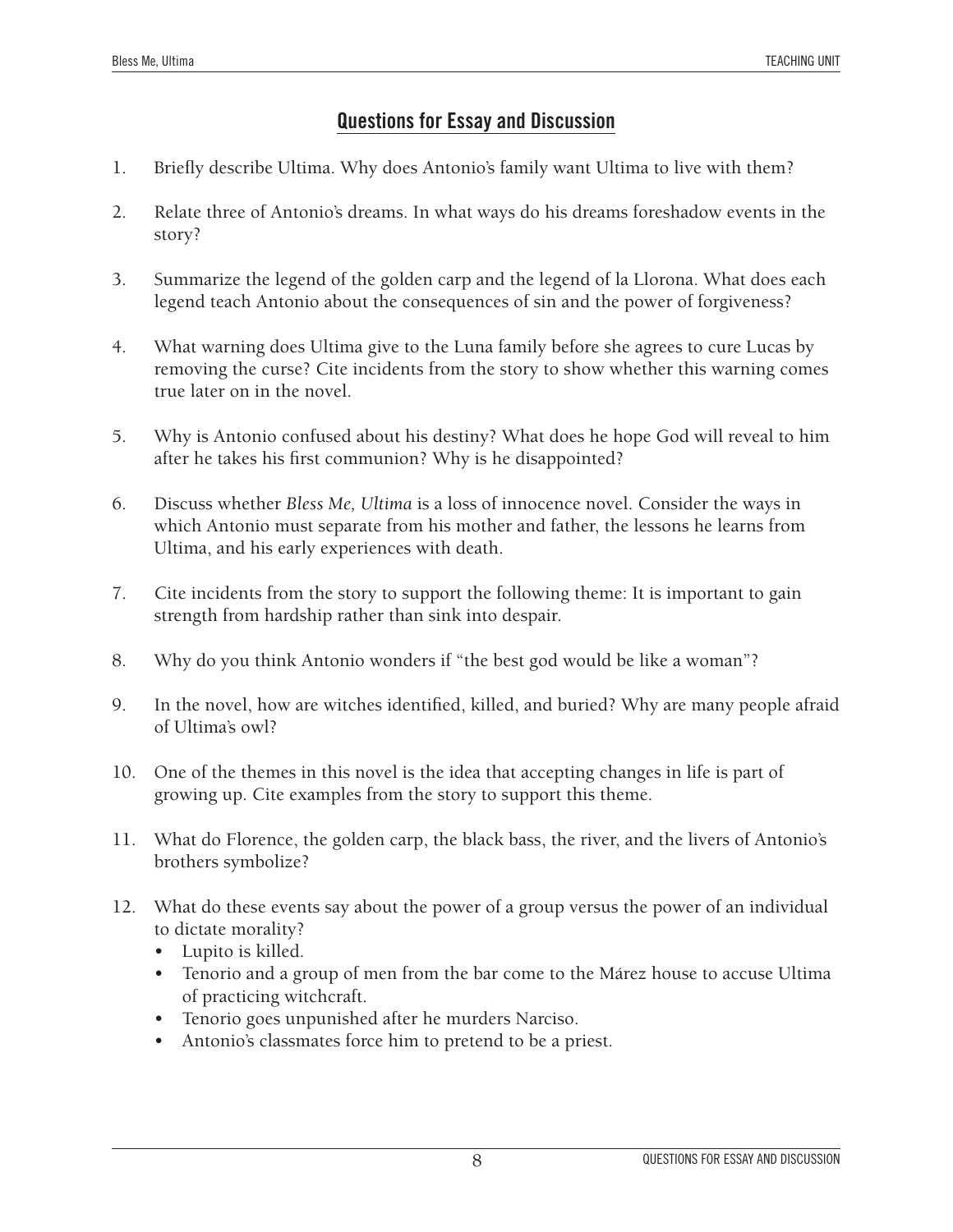#### **Dos**

**accustomed** – adjusted **Act of Contrition** – expressing sorrow for one's sins **aviso** – a boat used for delivering messages **barrage** – a heavy flood of gun fire as protection or to stop an enemy **catechism** – a book that teaches the principles of Christianity **communion** – a ceremony involving eating a wafer that is symbolic of Christ's body **composure** – calmness; self-control **consolation** – comfort, sympathy **contorted** – twisted or distorted **countered** – responded or challenged **cowered** – crouched in fear **deputize** – to assign the job of deputy **frenzied** – extremely excited; with fast or violent movement **glistening** – sparkling or shimmering **headlong** – with great speed **interminable** – continuous or endless **jeered** – mocked or taunted **mournful** – sorrowful or full of grief **resolution** – a boldness or determination **shrill** – high-pitched in sound **subsided** – quieted or lessened **sustain** – to support or maintain life **tinge** – a hint or trace of something **transfixed** – hypnotized or focused in one's attention **unison** – together or as one **volley** – a burst of shots fired at once **weary** – tired; physically or mentally exhausted

1. What is the Act of Contrition in the Catholic Church?

#### 2. What is Gabriel's dream?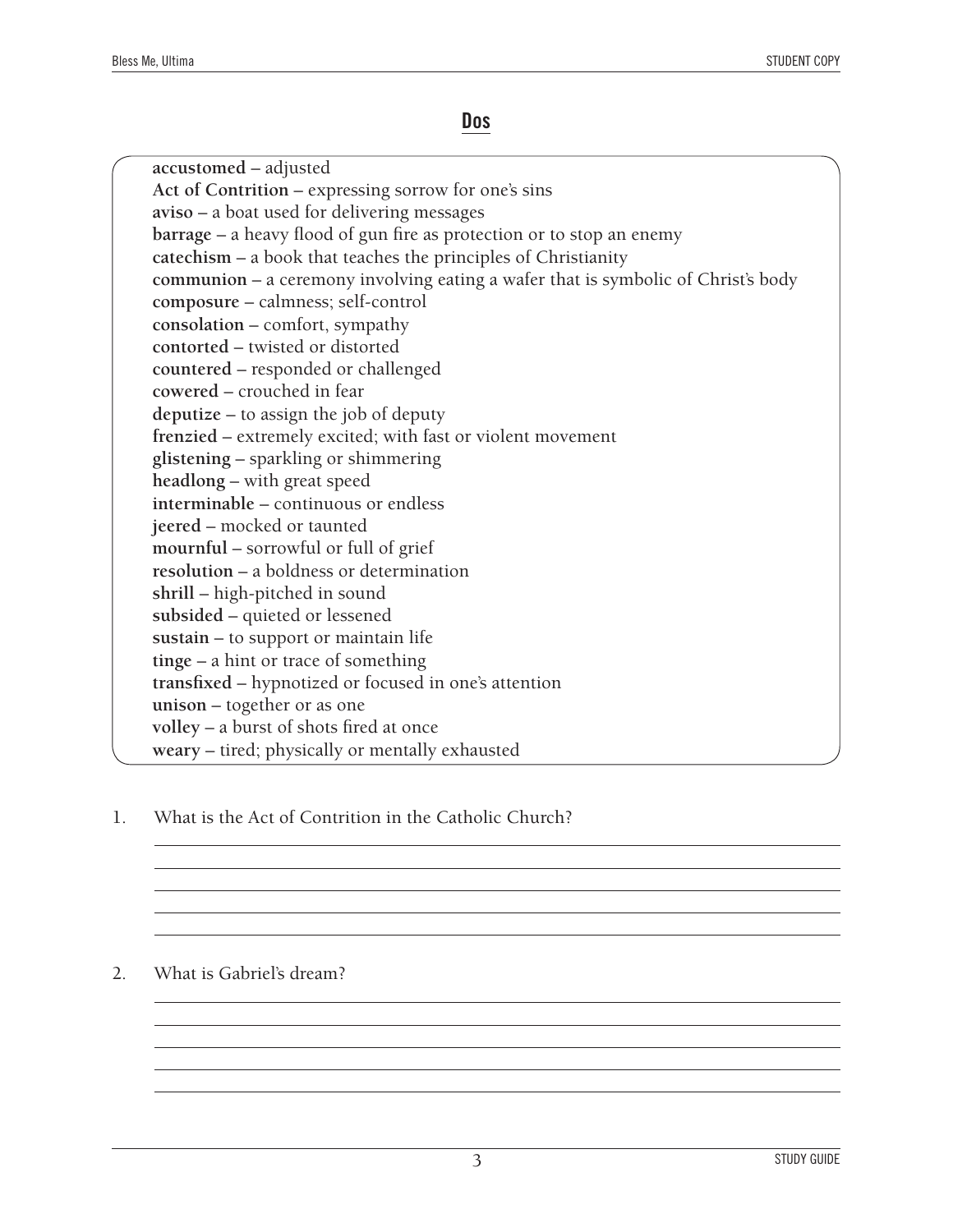#### **Seis**

**cavernous** – cavelike **debris** – the remains of something that has been broken **intently** – with great focus and attention **melee** – a fight or struggle, usually involving several people **menacing** – intimidating or threatening **realm** – an area or territory **retorted** – responded or replied, usually in a sharp or defensive way **sacred** – holy; having religious or spiritual significance **sternly** – seriously or strictly-stated **trek** – to take a difficult journey or trip

1. Read the following passage. Why do you think Antonio feels that he is seeing his family for the last time when he is only going to school for the day? How does his description of his parents and Ultima summarize each one's dominant characteristic?

"I looked at the three of them standing there, and I felt that I was seeing them for the last time: Ultima in her wisdom, my mother in her dream, and my father in his rebellion."

- 2. In the previous chapter, Ultima's owl was present to comfort Antonio when he was staying at his uncle's farm. Find a passage in this chapter where Ultima's owl is again a source of comfort for Antonio.
- 3. After crossing the bridge that leads to the town, Antonio leaves his family, where he speaks only Spanish, to enter the English-speaking world. List two ways in which Antonio's first day of school begins to erode his Mexican heritage.
- 4. How does Antonio cope with the loneliness and homesickness he feels on his first day of school?